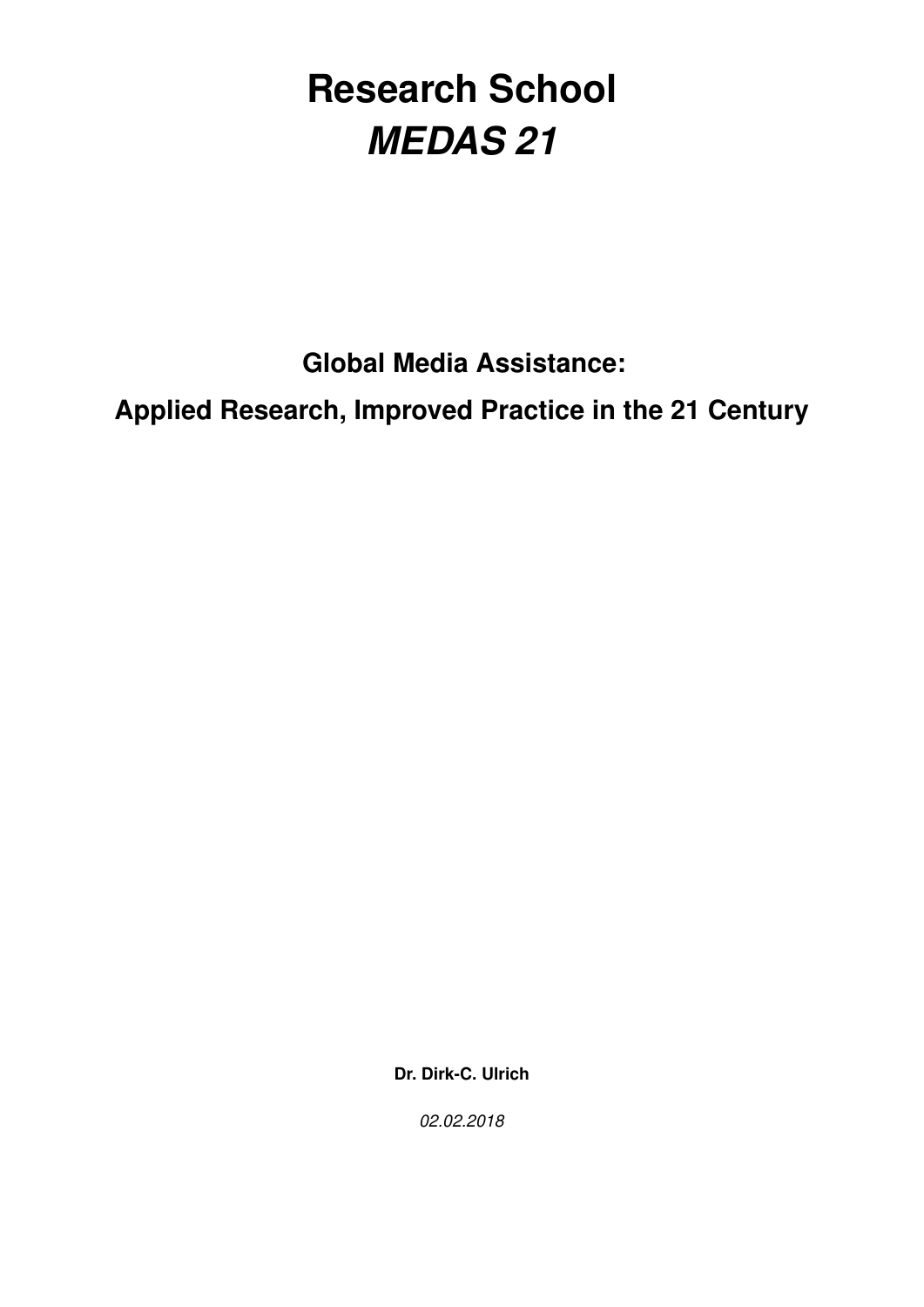# **Conceptual Background – MEDAS 21**

Media development assistance (MDA): A buzzword, an often vague future promise where traditional and digital media are constantly associated with social and democratic progress, with the potential to resolve crises and conflicts and also the idea of promoting economic prosperity. Nevertheless, a completely different attribution of meaning in science and practice becomes clear when, regardless of the financial scope of current media development cooperations MDA-related research in communication and media studies receives only marginal attention (Fengler and Jorch 2012). Very different perspectives on and different selfunderstandings of media development cooperation in science and practice may be relevant here, especially when a frequently demanded exchange between the fields is not always self-evident (Servaes 2016). But as one of the recent FOME conferences »Media and Media Assistance in Fragile Contexts« (Berlin 2016) has shown it's an extremely important and fruitful endeavor.

Independent, professional and critical media are - according to a Western understanding - indispensable elements of democratically developing societies. The promotion of journalism and the media in transitional societies and restrictive systems is therefore an established field of Western development cooperation. *Transparency Now's* annual ranking of countries' vulnerability to corruption is strikingly in line with the annual press freedom ranking issued by textitReporters Without Borders (cf. Russ-Mohl 2011). More than 25 years after the collapse of so-called existing socialism, new journalism cultures have developed in Eastern European transformation societies such as Hungary, Poland and Romania, opposing increasing political influence on the media.

In recent years, the international political and media conditions for development cooperation projects have changed fundamentally. New actors such as China or Iran, with their economic or national-political agenda, are pushing for the international marketplace for MDA in Africa and Asia, and with low-threshold offerings are also abandoning the politically-normatively charged activities of many European players. With the growing importance of »social media« and »citizen journalism«, the focus on promoting journalism and traditional media has been called into question. In a world that is increasingly shaped by phenomena like globalization and mediatization (Hepp and Krotz 2014), and in which international conflicts are increasingly being mediated <sup>1</sup>, the key role of media in transformation societies is becoming increasingly apparent. The related situation of refugees also requires the media in the countries of origin to comprehensively reflect on the topic of migration (cf. Fengler 2016). By cross-border communication, even in restrictive societies, new opportunities of participation in a common global public sphere arise. At the same time, the Islamist attacks on the French editorial staff of *Charlie Hebdo* point to the potential danger of media content communicated to other cultures. Meanwhile, autocratic regimes such as those in Turkey, Egypt or China are trying to restrain the potential of social media in particular to mobilize civil society by massively blocking online communication or to use it for their own purposes.

So where in the context of these conflicting political and economic interests a responsible international media development cooperation in the 21st century should begin? This question is a crucial issue for the whole *MEDAS 21* project. Within its seven PhD projects, *MEDAS 21* will contribute to the basic research on

<sup>&</sup>lt;sup>1</sup>See here the communication strategies of the IS and the debate about the impact of Russian actors on national election campaigns.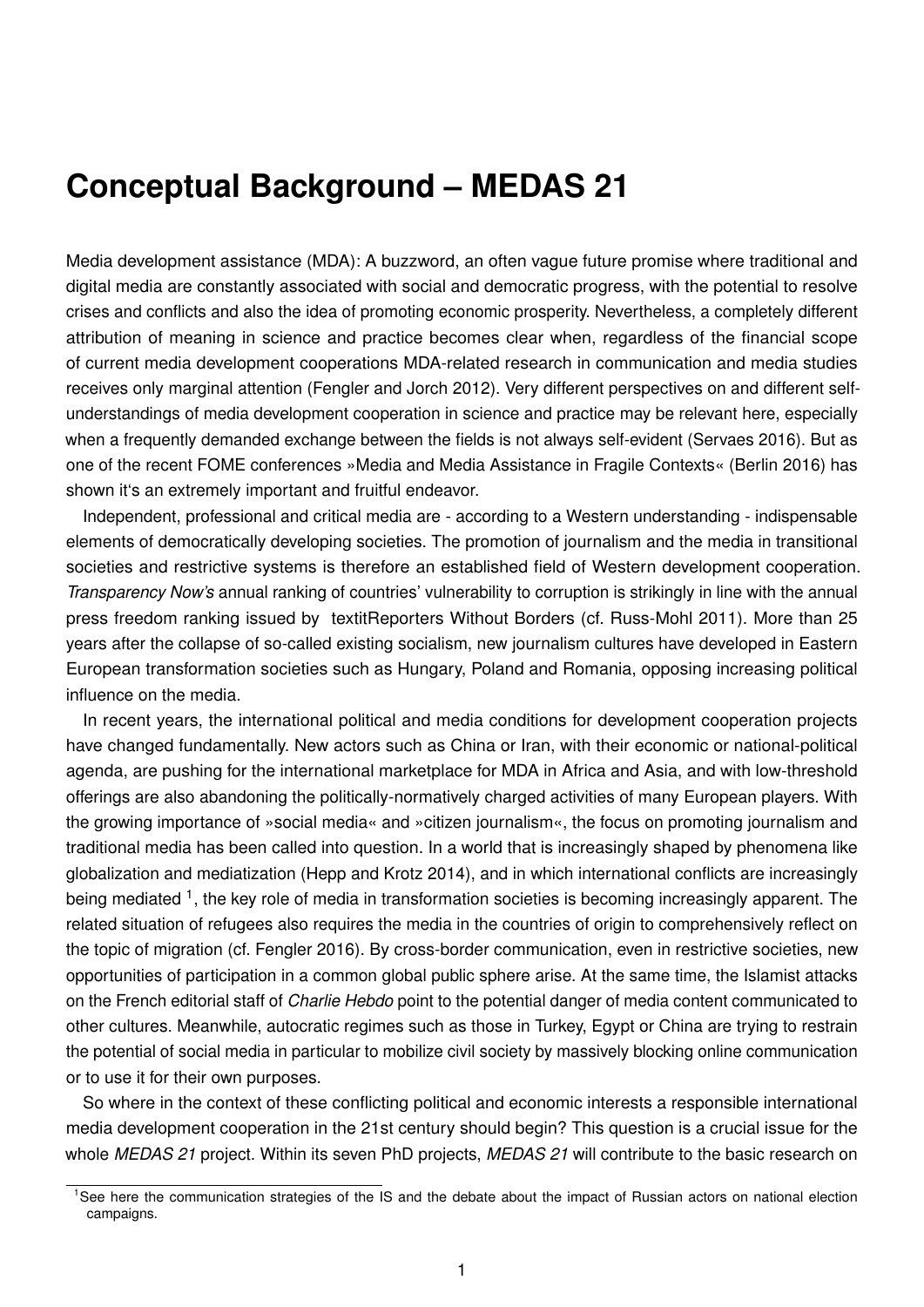

**Fig. 0.1:** Aspects of Media Development Assistance

a field shaped by specific power structures, which has been insufficiently researched so far. On the other hand, it will address current issues of practice scientifically and develop concrete options for action. The mutual influence of traditional, social and international media, especially in transitional countries, demand new research approaches, which should not only include media studies perspectives and findings from interpersonal communication research, but also the reconstruction of the respective action-guiding implicit knowledge patterns of (intercultural) communication practices (Loenhoff 2012, Loenhoff 2014, Loenhoff 2015).

For this concern, a research collaboration of the three institutes of the University Alliance Ruhr (IfJ Dortmund, IfM Bochum, IfK Duisburg-Essen) organized as an international structured PhD-Practice-Program in the field of Journalism and Media and Communication studies seems to be an excellent approach. The research project proposed here will investigate the specific characteristics of *media* development assistance and discuss their practical relevance along recent lines of debates in the field of development cooperation.

As far as international comparative communication and media studies or journalism research and practice is concerned any debate on current dynamics in the field of media development cooperation will have to deal with the trends identified below (see fig. 0.1), to find adequate descriptions, analyses and appropriate conclusions for institutional and individual action and recommendation frameworks for media practitioners.

#### **Impact Skepticism**

The huge investments in media development cooperation<sup>2</sup> currently go along with a controversial debate across disciplines dealing with the effectiveness, meaningfulness and legitimacy of previous development efforts (*Impact Skepticism*). While some authors criticize the major economic and social interventionist development plans via external shock therapy (Easterly 2006) and the paternalistic tyranny of Western

<sup>&</sup>lt;sup>2</sup>Cauhapé-Cazaux and Kalathil (2015, p. 7,9) state a global average annual amount of approximately \$ 377 million for the period 2006-2012. For Germany alone, expenditures in 2012 amount to approx. USD 140 million.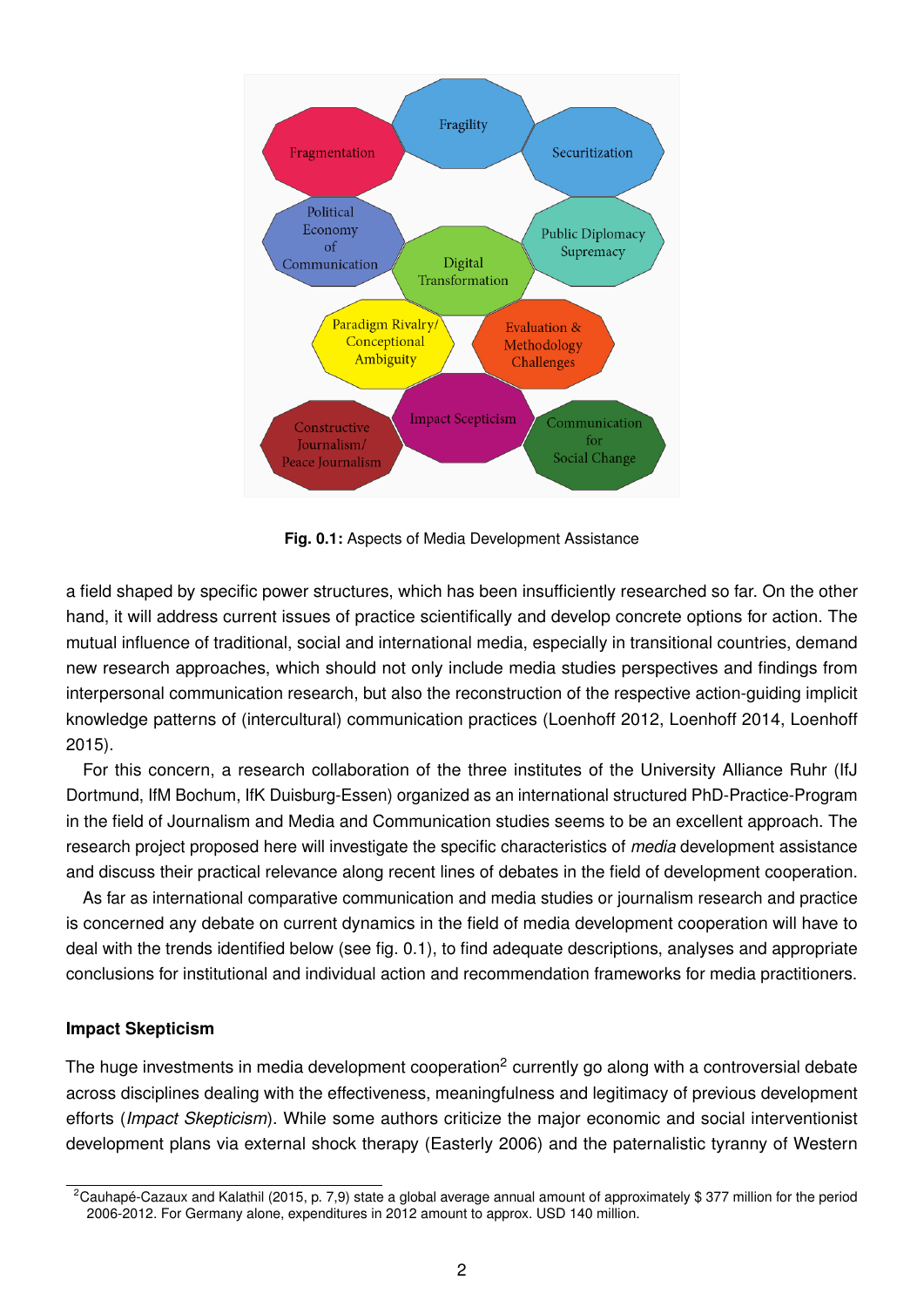technocrats or advocating the cessation of all developmental investment (Easterly 2016) others vehemently urge the need for increasing development cooperation efforts to even begin to adhere to the UN Development Goals (Sachs 2005). However, even in media development cooperation investments do not necessarily correlate with a positive development of media freedom indexes, in addition to other issues such as media and journalism related normative and cultural discrepancies between the actors involved as well as an evident self-interest of a growing number of NGOs in the media sector (Fengler and Jorch 2012). Those issues are often combined with a lack of interest in an independent evaluation, which ultimately can only be achieved by impartial communication study experts. At the moment, such a systematic, comprehensive and transparent discussion, especially in the context of German media and communication studies as well as media practice and policy, is still pending. A detailed and independent evaluation of the empirically proven successes and the analysis of possible fallibility is an essential prerequisite to reach a new level of quality in media development assistance.

#### *Potential partner organizations*: tbd

#### **Fragmentation**

Especially in the context of the debate on the effectiveness of development cooperation, the concept of *fragmentation* of international cooperation efforts gains renewed importance (Klingbiel et al. 2016, pp. 1-9). Similar to the discussions in other fields such as International Relations, MEDAS 21 attempts to describe the current empirical situation and here the proliferation of media development actors (international: China, Japan, Qatar, Turkey, Russia; regional: Thailand, Indonesia), the growing atomization of objectives, instruments, modalities and activities, but also tries to make the visible frictions and overlaps of complex institutional settings analytically more tangible. From a methodological point of view, especially qualitative studies seem necessary and promising in order to capture the underlying patterns and consequences of a fragmented development landscape in depth (see also Drefs and Thomaß 2016, p. 22). The multifaceted causes and effects are not easy to identify and to evaluate, in particular if a diversified spectrum of actors, methodological approaches and goals can not only be incoherent and possibly unintentionally ineffective, but exactly this pluralism carries innovation and competition stimuli in itself. Hence, in an overall assessment this may also have positive effects on media cooperation projects, as indicated by increasingly more coordinated European media development projects.<sup>3</sup>

*Potential partner organizations*: tbd

#### **Securitization**

Another aspect that has become increasingly crucial in recent years in the area of development cooperation is that of *Securitization* (Brown and Grävingholt 2016a, pp. 2f.). According to the mantra »no security without development – no development without security« this describes the phenomenon that lines of development and security considerations are increasingly blurred and conceptually equated with another or totally integrated. In particular, so far security-distant civil-humanitarian areas experience a recognizable respecification due to predominant security aspects – this with a tendency to relegate development-specific topics to a secondary role (Schiller2008). Merging development cooperation with distinct security narratives sets a legitimatory and moral framework that not only increases the likelihood of military interventions, but also

<sup>&</sup>lt;sup>3</sup>Following Drefs and Thomaß 2016, p. 18, the media development sector is well aware of the need for increased coordination and closer cooperation, although in practice the stated trend towards fragmentation remains.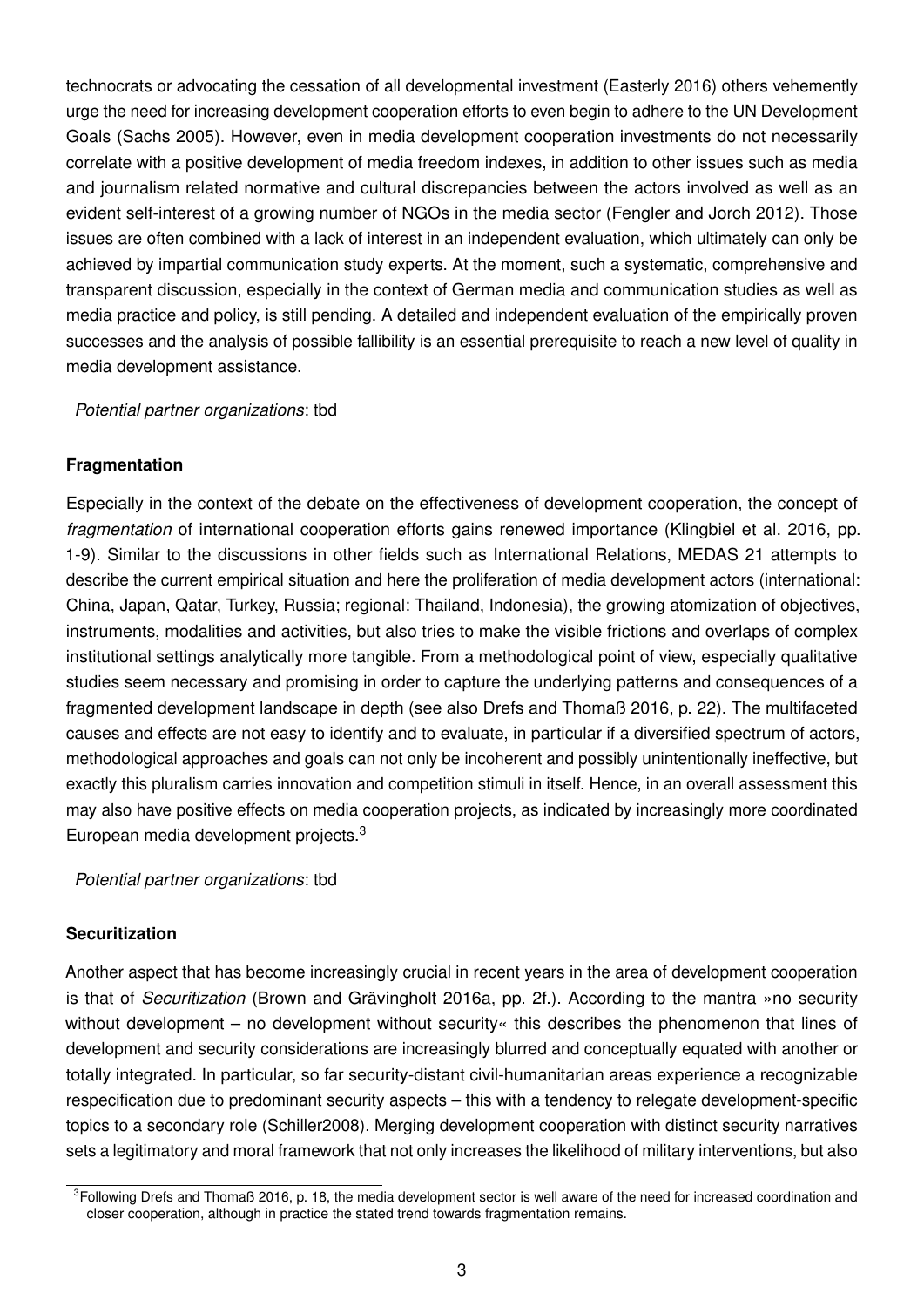indicates the loss of the neutral position of the development sector, which is crucial to its external perception.<sup>4</sup> All in all, it seems reasonable to understand *securitization* as a multidimensional process that can show different forms depending on context and time and that does not necessarily have to be irreversible or with clearly predictable effects. In order to analyze the deeper implications of prevailing security imperatives and donors' national interests on the logics, priorities, policies and practices of (media) development cooperation, it seems appropriate to examine current discourses, financial flows and institutional structures. On the one hand, this allows to understand media-relevant shifts of meaning and interpretations in the discourse (e.g. the fragile/failed states debate) and, on the other hand, it becomes possible to describe the allocation of development-relevant budgets and organizational innovations in the field of intergovernmental cooperation and coordination in the nexus of security and media development policies. In addition, more complex explanatory approaches are to be identified and discussed, which take into account not only specifics of the international system but also peculiarities of national political cultures and characteristics of institutions or individual actors (Brown et al. 2016, pp. 237-249), that hence contribute to the description of the overall phenomenon in the context of media development cooperation. The urgency of the problem is illustrated by the fact that UN peacekeeping missions, with their special UN radio stations, are increasingly faced with the expectation of fulfilling public service broadcast functions during and after their missions. The conflicting objectives between the journalistic-ethical role definition, a robust security mandate, missing long-term conceptual and organizational resources, a de facto social responsibility and an interventionist behavior are apparent here.

*Potential partner organizations*: Hirondelle (with strong focus on UN-related project proposals)

#### **Fragility**

Another key aspect of global development cooperation has been the discussion about the importance of fragile states or so-called »failed states«, where *fragility* is often associated with questions of peacebuilding, the effectiveness of state structures or international security. The common assumption that effective development cooperation requires always functioning state structures and a stable economic environment is increasingly challenged by successful local-autonomous microinterventions. Consequently, an awkward sociopolitical context does not negate the effectiveness of development policy efforts per se.<sup>5</sup> It can be seen, however, that the development budget particularly for fragile states – here e.g. Sudan – is highly volatile, hardly strategically coordinated, rather reactive and comparatively underfunded, and extremely selective and limited to only a small number of states. In order to allow an adequate analysis of fragility issues, the complex relationships between state institutions, civil society organizations, international actors, and the media has to be analyzed beyond the usual good governance or state building approaches. Developmental principles need to be reconsidered taking into account context factors like political economy and global strategic interests, but also to local responsibility and sustainable financing strategies (Ware 2014, pp. 3ff., Ware and Ware 2014, pp. 38ff.). Therefore, approaches and projects of media development cooperation have to face this new insights, should ask for existing alternatives and comprehensively reevaluate their basic assumptions.

*Potential partner organizations*: Media in Cooperation and Transition (MiCT) | African Media Initiative (AMI) | Hirondelle

<sup>&</sup>lt;sup>4</sup>Haasen 2015 here refers to the break-up of the independent journalistic structures in the politically unstable Burundi built in the peace building process with international assistance.

<sup>&</sup>lt;sup>5</sup>The successful training of Syrian journalists and activists out of Turkey can be mentioned here in order to support at least a minimum level of reporting from the war-torn country.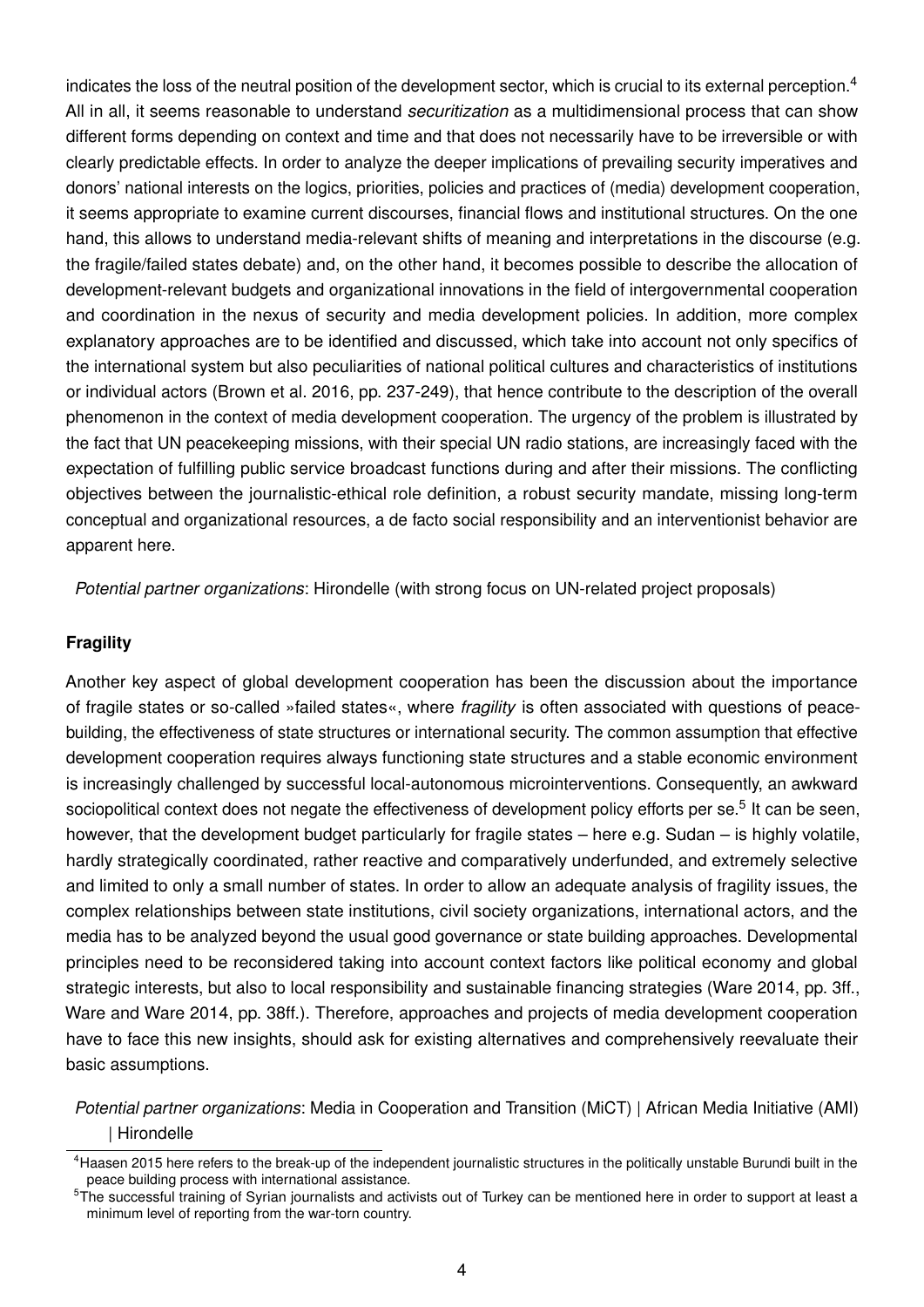## **Public Diplomacy Supremacy**

With regard to recent developments a more intensive examination of the phenomenon of an increasing fusion of strategic communication and development communication appears necessary (Waisbord2014). This is particularly the case when efforts of state public diplomacy coincide with genuine media development initiatives and development-specific aspects and discussions increasingly are subordinated to questions of reputation and image or political and economic objectives that predominantly act as a guiding principles (*Public Diplomacy Supremacy*)(Pamment 2016, pp. 7-12). Against the backdrop of new players in the field of development cooperation such as China, particularly the clarification of fundamental priority shifts or the establishment of a completely new understanding of media development assistance is becoming increasingly important (Zhang et al. 2016).

*Potential partner organizations*: tbd

## **Digital Transformation**

The strategic inclusion of digitization in media development cooperation is one most often discussed aspects, especially with regard to the potential for political, economic and social impulses associated with digital transformation.<sup>6</sup> A series of images is currently used to describe the current developments on the African continent. Once referred to as a »Hopeless Continent«, it is now labeled with the mantra of »Africa Rising« (Economist 2000, Economist 2013) and described as »New Africa« (Johnson 2011) that fulfills a quantum leap »from the premodern to the digital age« (Signer 2014). Despite of great dynamics in digital-media development and media cooperations, it remains to be clarified whether this optimism, also with regard to the media-driven but nevertheless failed Arabellion, needs not be qualified. This is especially true when innovation cycles across hemispheres fail, a one-sided technological diffusion favors partial and asymmetric concentration effects, and the likelihood of continuing North-South discrepancies and patterns of global disparities<sup>7</sup> increase rather than the chance for a global social convergence. In addition, the double-edged potential of digital media innovations also remains to be analyzed especially in crisis and conflict situations, when they can cause polarization besides possible de-escalating effects, and also can be used as surveillance tools or to manipulate public discourses by fake news.

*Potential partner organizations*: Deutsche Welle Akademie | African Media Initiative (AMI) | CAMECO | Konrad Adenauer Foundation

## **Political Economy of Communication**

Inevitably, media development assistance as a self-reflective discipline has to deal with the development and (inter- or transnational) interdependencies of social, political and economic conditions and needs to find explanations and media-programmatic solutions for the emergence of specific social structures, power hierarchies and inequalities and their legitimization. Due to the dominance of MDA actors in an additionally highly application-oriented field of MDA research, we are currently facing a lack of unbiased perspectives on the incentives, resources and restrictions of national and international actors involved in the field of media development practice. Here, a new interdisciplinary perspective, including theoretical models from

<sup>6</sup>As an example, we refer to the *Strategic Partnership for a Digital Africa* of the BMZ (Federal Ministry of Economic Cooperation and Development).

 $7$ The term »global disparity« is used here as a general expression to summarize the different dimensions of inequality in politics, economy, culture and media. In context of media terms like »digital divide« or enquote digital gap are commonly used (Zillien and Haufs-Brusberg 2014).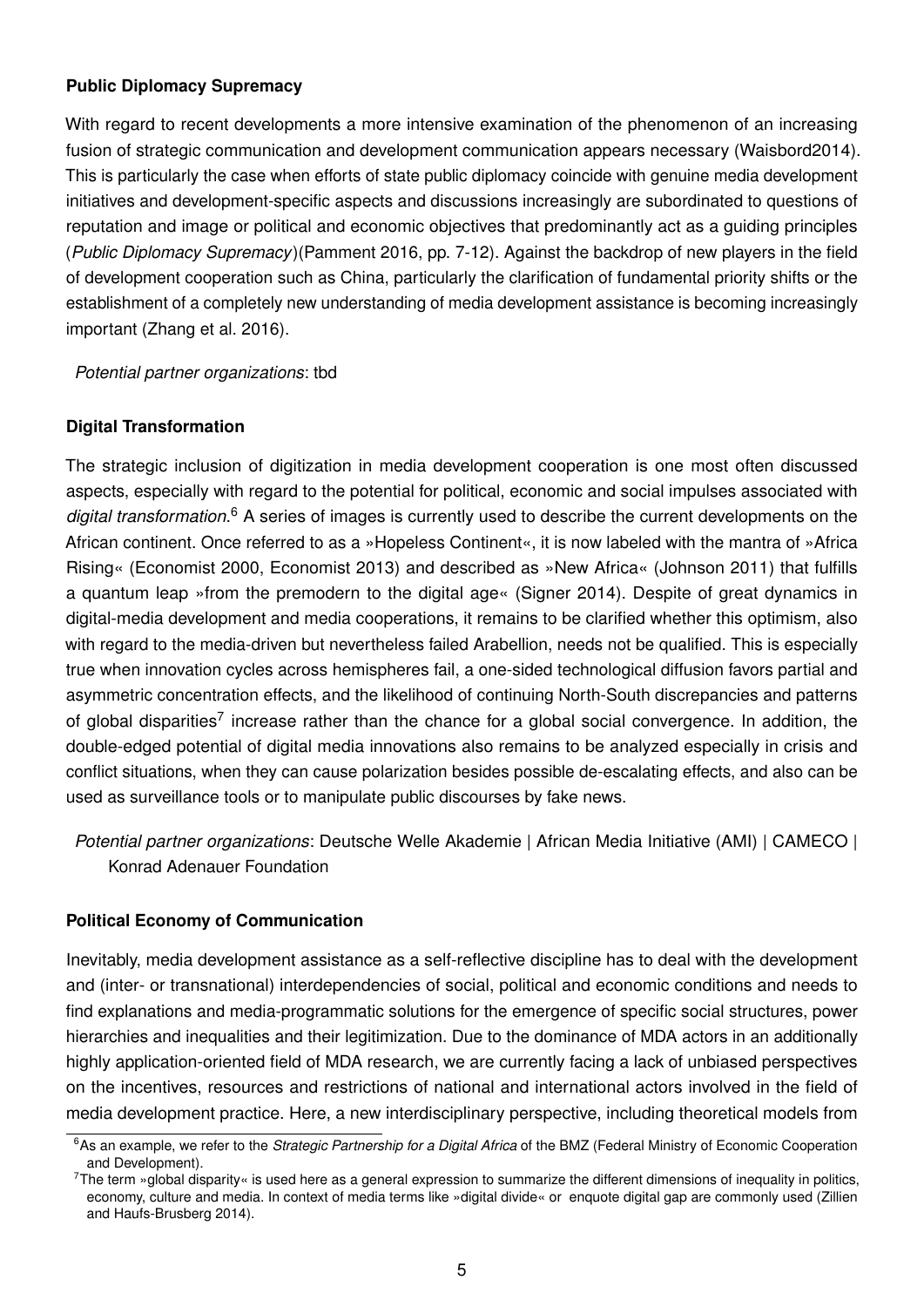political and economic sciences, can lead to a more sophisticated understanding of the motives, interests and restrictions of the actors involved and thus potentially contribute to recommendations for pragmatic and efficiency-oriented actions (*Political Economy of Communication*). Economics or a rational choice approach has been proposed to broaden the theory canon of communication studies (Fengler and Ruß-Mohl 2008a, Fengler and Ruß-Mohl 2008b)and as possible innovative impulses for the theoretical and praxis-oriented analysis of media development cooperation. An application of economic approaches to international and intercultural issues have been so far comparatively rare in Economics and Political Science (Levi1989, Ockenfels1999). Hence, results of this project can also be of great interest to other disciplines beyond communication and media studies.

*Potential partner organizations*: African Media Initiative (AMI)

## **Evaluation & Methodology Challenges**

After initially hesitant efforts to consistently monitor and evaluate media development projects, the field now faces even greater expectations in terms of methodological effectiveness and impact, that often far beyond the single project activities (Mosher 2011, pp. 239f.)(*Evaluation & Methodology Challenges*). Apart from methodological considerations, at the level of evaluation practices the discussion of conceptual assumptions (e.g. media theories of transformation) or organizational or bureaucratic factors remain crucial (institutional agendas and competition, organizational competences)(Waisbord 2011). Moreover,the relationship of qualitative and quantitative methods in MDA evaluations is still contested. Recent evidence-based methods based on randomized study designs have rarely been discussed in media development practice and research so far. In particular, a rather case-related, incremental problem-solving understanding might lead to new ways of effective, context-adequate media development cooperation project beyond common macro analyses and global solution strategies (Banerjee and Duflo 2011, pp. 4ff.). Also the promising integration of context-sensitive qualitative methods and concepts into the canon of mostly Euro-American dominated communication and media studies by including regional studies (Area Studies) that go beyond Western horizons remains a thoroughly controversial field (Richter2016). Thus, an in-depth analysis and field evaluation appears to be highly relevant for media and communication studies as well as for media development practice – this independently of the challenges and demands of comparative research settings (Stark 2012).

*Potential partner organizations*: Friedrich Ebert Foundation | Deutsche Welle Akademie | Hirondelle | CAMECO | African Media Initiative (AMI)

## **Constructive/ Peace Journalism**

The role of the media in conflicts and wars and their associated potential for (de-)escalation in peace processes and in the formation of stable, peaceful social formations remains a constantly important aspect of media development cooperation and at the same time a emerging field in Media and Communication Studies (Hoffmann and Hawkins 2016). Digital media innovations and their contribution to social peace processes, as well as their role in the organizational setting of peace actors, such as the United Nations (keyword: digital peace tools), serve alongside of the - still extremely relevant - classical media (e.g. radio) as important starting points for peace-oriented media assistance issues. Nonetheless, interdisciplinary perspectives remain important when it comes to the sociological, cultural or psychological contexts of individual and social negotiation, adjustment and change processes of actors, such as the disarmament and social reintegration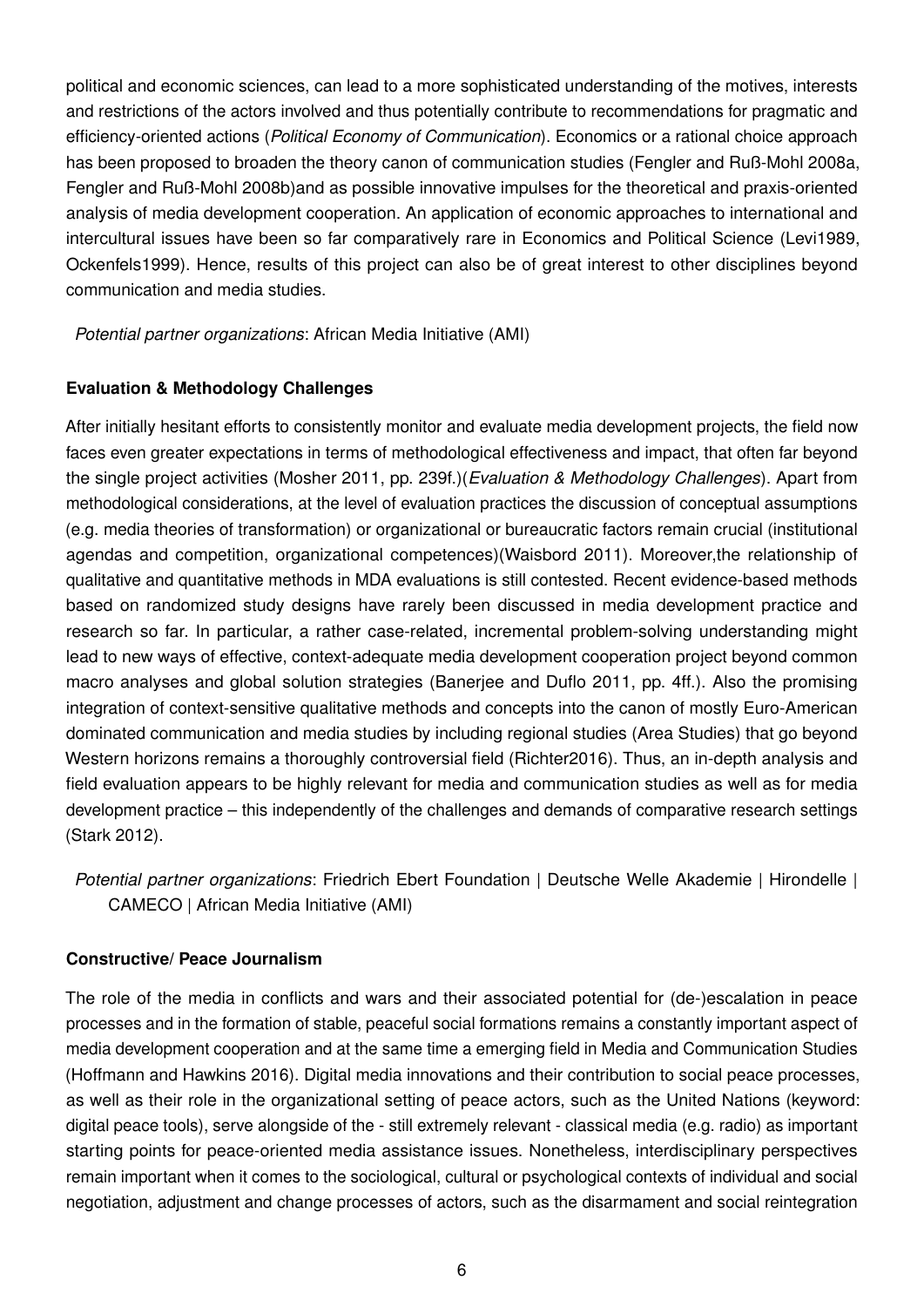of former conflicting parties (Jacob 2017). In this context, it is also necessary to clarify the perspectives of a solution-oriented and public-interest-oriented »Constructive Journalism« in situations of a profound erosion of confidence between media and citizens, especially in conflict and war contexts that are often subject to manipulation, and in contrast to other concepts like »Mediative Journalism« (Wetzstein2011).

*Potential partner organizations*: CAMECO | Media in Cooperation and Transition (MiCT)

# **Communication for Social/Political Change**

The German-language term »Medienentwicklungszusammenarbeit« simplifying encompasses the more defined field of development of media organizations and the vast area of media communication that aims to initiate social (cultural, political, economic) change. The latter aspect, in particular, deals with inter- and intra-national inequalities and the significance of communicative processes for the structural transformation of existing (global) social-political hegemonic relations. In the analysis of structures, actors and cultural aspects, especially the dialogical inclusion of subaltern or peripheral perspectives can help to decentralize the current elite-centered discourses of the common good. Moreover, de-centered perspectives can help to redefine the latter in order to equalize power asymmetries in education and healthcare as well as social welfare distribution (Dutta 2011). This is especially true when political or economic interest groups attempt to restructure journalism and media institutions by influencing and occupying those through regulations and ownership – far beyond any sustainable ideas for the common good (political parallelism / media capture). The complex and often dynamic paths of development and impact mechanisms in the field of media development cooperation – especially their national and international interdependencies – are of analytical interest here and require more attention and sophisticated approaches to analysis.

*Potential partner organizations*: Friedrich Ebert Foundation | Media in Cooperation and Transition (MiCT) | Konrad Adenauer Foundation | African Media Initiative (AMI)

## **Paradigm Rivalry/Conceptual Ambiguity**

The conception and evaluation of media development projects, is still characterized by a continuous competition between different development perspectives (modernization approach, dependency approach) and respective modes of communication (diffusion or participation): using simply combined theorems – quite common in media practice – often leads to a situation of contradictory objectives, incoherent project designs and adversarial or unsustainable effects (*Paradigm Rivalry/Conceptual Ambiguity*)(Lennie and Tacchi 2013, p. 4).<sup>8</sup> Even seemingly trivial differentiations of the term »media development assistance« – as media mobilization or media communication for development or as communication about respective development projects – have conceptual, methodological and evaluation related consequences, which must be taken into consideration, even if the discussion seems fragmented (Berger 2010). All in all, there are striking discrepancies between communication and media studies and the field of practice, that call for a detailed examination and a dialogical sensitization in order to map differing expectations and horizons in politics, media practice and research.

*Potential partner organizations*: tbd

<sup>&</sup>lt;sup>8</sup>Interventions by politicians or financiers in the case of results of strictly participatory projects or possible pro-forma participation processes can be cited here as examples.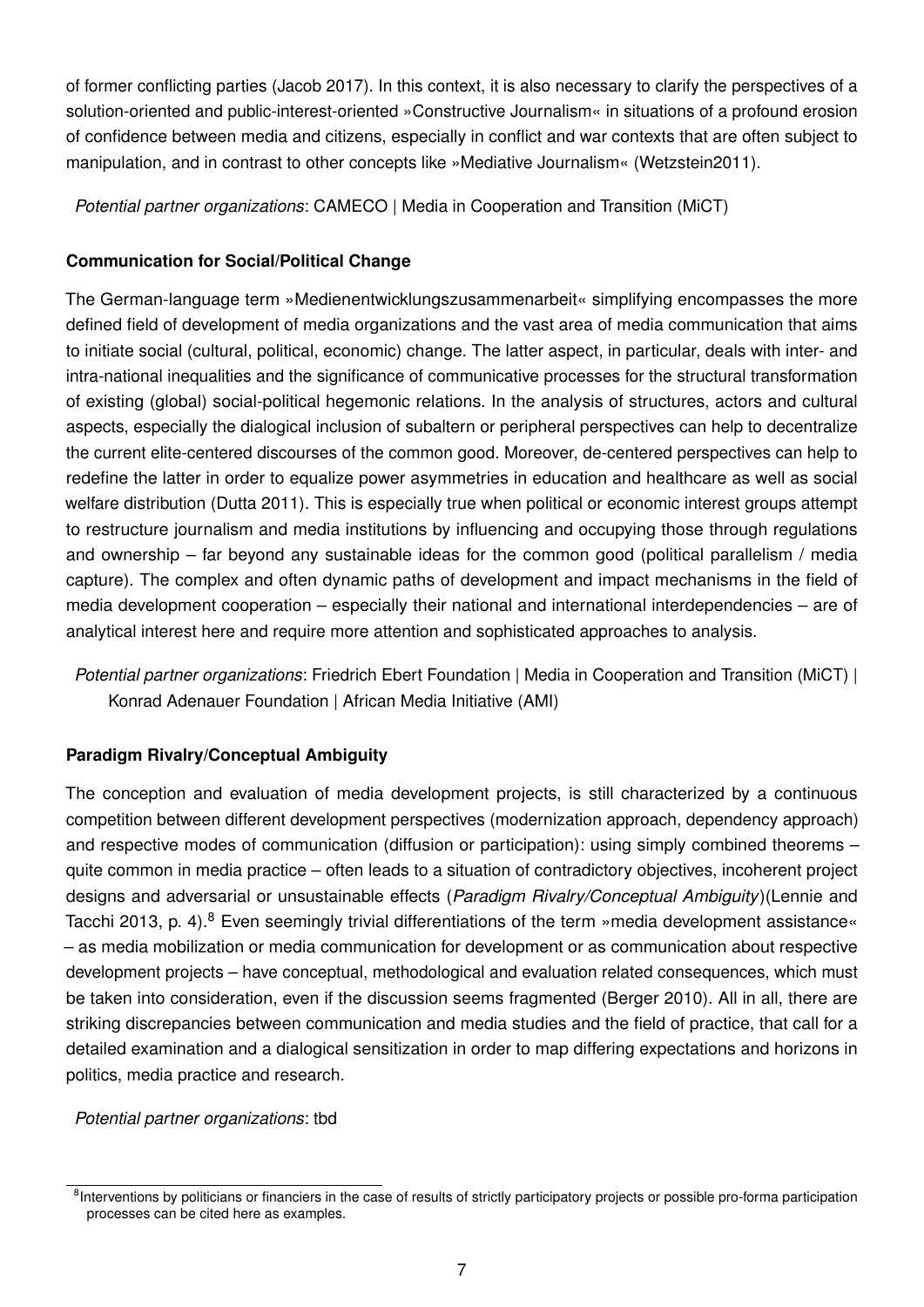#### **Ideas for future dissertation projects**

On the basis of the relevant meta aspects identified for media development cooperations, a number of exemplary dissertation projects can be developed, which, however, in their final form are based on the agreements between the doctoral candidates and the respective cooperating practice institution. The following, thematically incomplete table can give an initial impulse for further project ideas.

| Aspekt                                    | Projekt                                                                                                                   |
|-------------------------------------------|---------------------------------------------------------------------------------------------------------------------------|
| Fragmentation                             | Network analysis and index development for fragmentation in media development cooperation                                 |
|                                           | Fragmentation and South-South cooperation - new actors and forms of donor coordination                                    |
|                                           | EU/UN-media development policies, fragmented practice and implementation failures                                         |
| Securitization                            | Factors and constraints of public media equivalents in international UN peacekeeping missions in (post-)conflict contexts |
|                                           | Organizational and conceptual differentiation issues of development and security related policy formations in MDA         |
| Fragility                                 | Media cooperation as context-sensitive micro-interventions beyond state structures                                        |
| <b>Public Diplomacy Supremacy</b>         | New imbalances between state-strategic and development-oriented communication?                                            |
|                                           | China, Indonesia, Iran - Global and regional Public Diplomacy strategies of new MDA actors                                |
| <b>Digital Transformation</b>             | Digital participation and digital rights - driving forces of social transformation?                                       |
|                                           | Digitization - Comparison of conditions and limits of nonprofit media sustainability in development contexts              |
|                                           | Digital media innovations in crises and conflicts: Escalation, polarization or digital peace?                             |
|                                           | Digital Divide - media access, media literacy and global innovation cycles                                                |
|                                           | Digital peace: Social media, media intelligence und UN peacekeeping                                                       |
| Int. Political Economy                    | Factors of successful business models for independent media in developing countries                                       |
|                                           | Global market structures and quantification strategies of international media cooperation                                 |
| Evaluation & Methodology                  | Potentials of evidence-based media development cooperation through randomized trials                                      |
|                                           | New evaluation methods and standards in the field of freedom of expression and media development                          |
|                                           | Alternative approaches to outreach and media use research in MDA                                                          |
| Constructive Journalism/ Peace Journalism | New perspectives of inter-religious media peace work                                                                      |
|                                           | Media, armed conflicts and the process of ethno-confessional reconciliation                                               |
|                                           | Media, power and transitional justice                                                                                     |
| Communication and social/political Change | United Nations development communication: New strategies and methods                                                      |
|                                           | Social media and development                                                                                              |
|                                           | ICT, big data and development                                                                                             |
|                                           | Media and mobilization for sustainable political change                                                                   |
|                                           | Media, dialogue & empowerment: Interventions for human rights and freedom of expression                                   |
| Paradigm Rivalry/Ambiguity                | Theoretical coherence vs. practical dissonances: problems of theory and method mashups in media development practice      |
|                                           | Cultural difference and polarity in media development cooperation                                                         |
|                                           | Culturally implicit presumptions: actors, organizations and their influence on media development cooperation policies     |
|                                           | Regional and context-specific models of media development cooperation                                                     |

#### **Tab. 0.1:** PhD project ideas *MEDAS 21*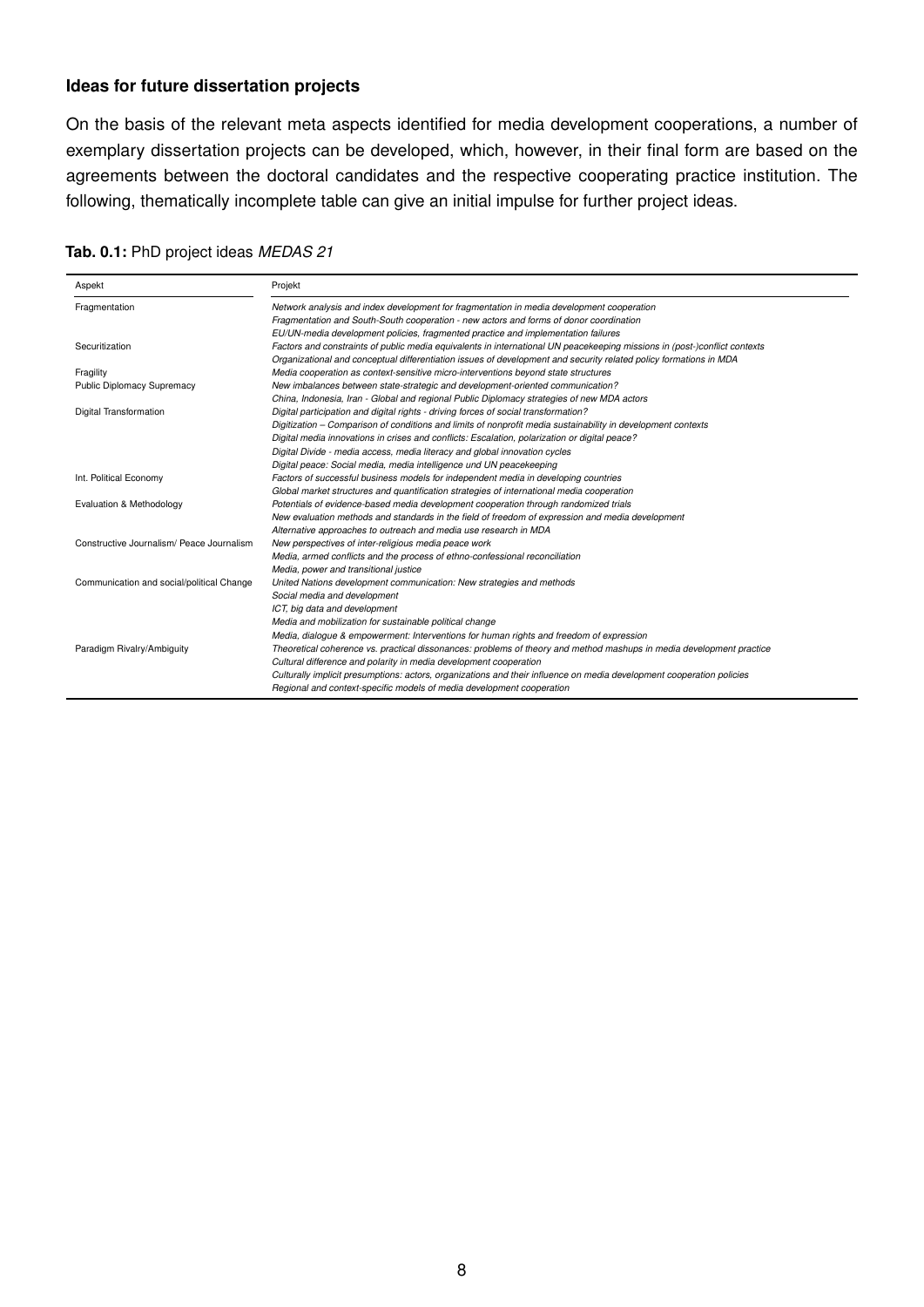# **Literature**

- Banerjee, Abhijit V. und Esther Duflo (2011). *Poor Economics. A radical rethinking of the way to fight global poverty*. PublicAffairs.
- Berger, Guy (2010). »Problematizing ›media development‹ as a bandwagon gets rolling«. In: *International Communication Gazette* 72 (2), S. 547–565.
- Brown, Stephen und Jörn Grävingholt (2016). »Security, development and the securitization of foreign aid«. In: *Security, development and the securitization of foreign aid*. Hrsg. von Stephen Brown und Jörn Grävingholt. Rethinking International Development Series. Palgrave Macmillan, S. 1–17.
- Brown, Stephen, Jörn Grävingholt und Rosalind Raddatz (2016). »The securitization of foreign aid: trends, explanations and prospects«. In: *The securitization of foreign aid*. Hrsg. von Stephen Brown und Jörn Grävingholt. Rethinking International Development Series. Palgrave Macmillan, S. 237–255.
- Cauhapé-Cazaux, Eduardo González und Shanthi Kalathil (2015). *Official Development Assistance for Media: Figures and Findings. A Report by CIMA and the OECD*. Center for International Media Assistance – National Endowment For Democracy.
- Drefs, Ines und Barbara Thomaß (2016). *Supporting Journalism in Conflict Societies*. Policy Brief. MeCoDEM (Media, Confict, und Democratization).
- Dutta, Mohan J. (2011). *Communicating Social Change: Structure, Culture, and Agency.* Routledge.
- Easterly, William (2006). *The white man's burden. Why the West's efforts to aid the rest have done so much ill and so little good*. Oxford University Press.
- (2016). »The tyranny of experts: foreign aid versus freedom of the world's poor«. In: *The economics of international development. Foreign aid versus freedom of the world's poor*. Institute of Economic Affairs, S. 1–17.
- Fengler, Susanne und Julia Jorch (2012). »Medienentwicklungszusammenarbeit Stiefkind der Wissenschaft, Liebling der Praxis. Empirische Befunde und Lösungsvorschläge für Probleme der Praxis aus kommunikationswissenschaftlicher Sicht«. In: *Theoretisch praktisch!? Anwendungsoptionen und gesellschaftliche Relevanz der Kommunikationsund Medienforschung*. Hrsg. von Susanne Fengler, Tobias Eberwein und Julia Jorch. UVK, S. 219–234.
- Fengler, Susanne und Stephan Ruß-Mohl (2008a). »Journalists and Information-Attention-Markets«. In: *Journalism* 9 (6), S. 667–690.
- (2008b). »The Crumbling Hidden Wall: Towards an Economic Theory of Journalism«. In: *Kyklos* 61 (4), S. 520–542.
- Fengler, Susanne u. a. (2016). »Journalism in a Global Context Perspektiven für Afrika und Herausforderungen für Europa«. In: *Global Media Journal (German Edition)* 6 (1), S. 1–9.
- Haasen, Bettina (2015). »Burundi: Der trügerische Frieden«. In: *Blätter für deutsche und internationale Politik* 60 (9), S. 21–24.
- Hepp, Andreas und Friedrich Krotz, Hrsg. (2014). *Mediatized worlds : culture and society in a media age*. Palgrave Macmillan.
- Hoffmann, Julia und Virgil Hawkins, Hrsg. (2016). *Communication and Peace*. Routledge.
- Jacob, Jacob Udo-Udo (2017). *Convincing Rebel Fighters to Disarm. UN Information Operations in the Democratic Republic of Congo*. De Gruyter.
- Johnson, Dominic (2011). »Das neue Afrika: Von der Abhängigkeit zur Vernetzung«. In: *Blätter für deutsche und internationale Politik*, S. 55–68.
- Klingbiel, Stephan, Timo Mahn und Mario Negre (2016). »Fragmentation: a key concept for development cooperation«. In: *The fragmentation of aid. concepts, measurements and implications for development cooperation*. Hrsg. von Stephan Klingbiel, Timo Mahn und Mario Negre. Palgrave Macmillan, S. 1–18.
- Lennie, June und Jo Tacchi (2013). *Evaluating Communication for Development. A framework for social change*. Routledge.